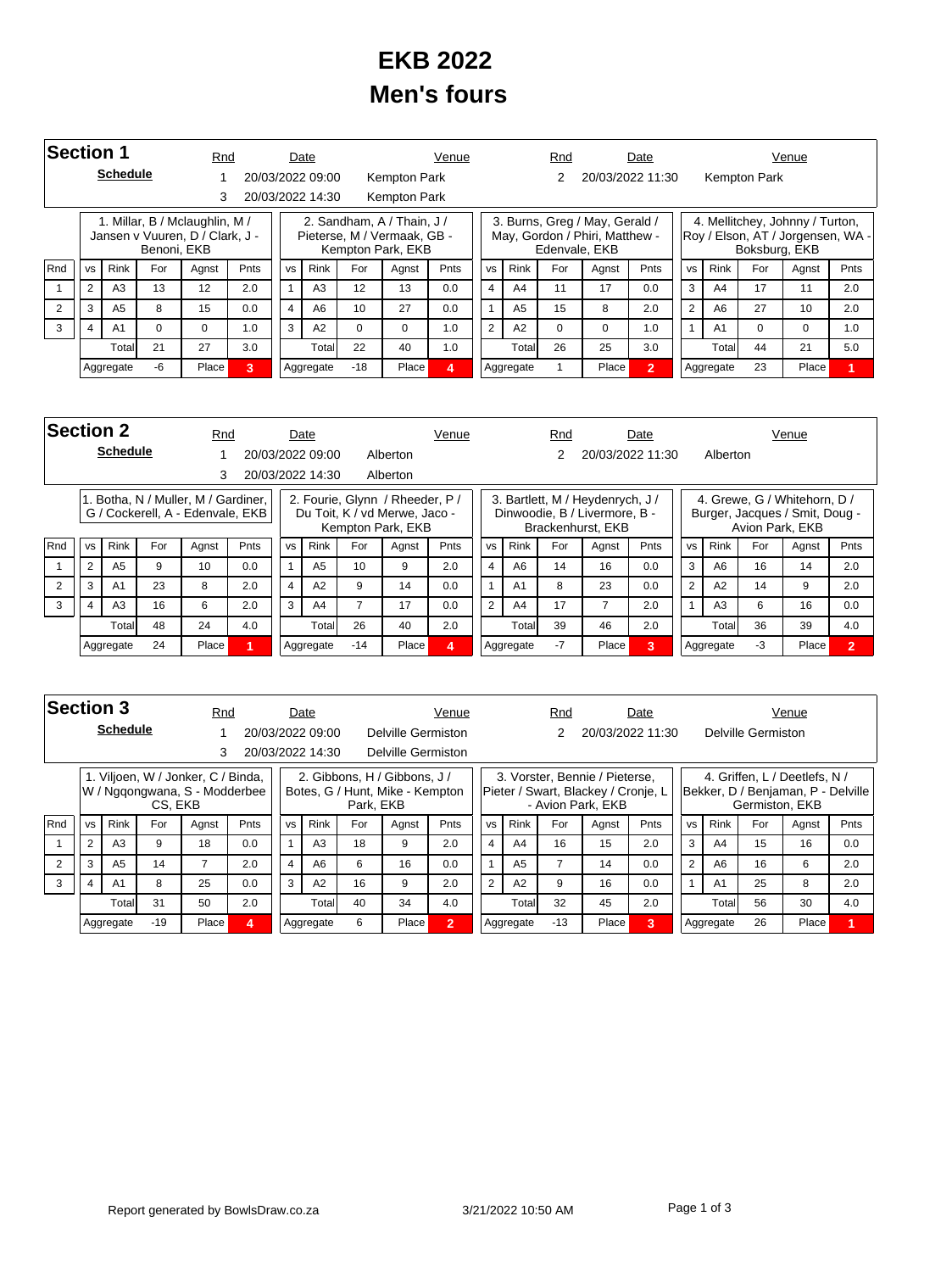## **EKB 2022 Men's fours**

| <b>Section 4</b> |                                             |                 |       | Rnd                                                               |      |                | Date             |               |                                                         | Venue |                |                | Rnd         |                                                                | Date             |                |                |          | Venue                                                                                 |      |
|------------------|---------------------------------------------|-----------------|-------|-------------------------------------------------------------------|------|----------------|------------------|---------------|---------------------------------------------------------|-------|----------------|----------------|-------------|----------------------------------------------------------------|------------------|----------------|----------------|----------|---------------------------------------------------------------------------------------|------|
|                  |                                             | <b>Schedule</b> |       |                                                                   |      |                | 20/03/2022 09:00 |               | Alberton                                                |       |                |                |             |                                                                | 20/03/2022 11:30 |                | Alberton       |          |                                                                                       |      |
|                  |                                             |                 |       | 3                                                                 |      |                | 20/03/2022 14:30 |               | Alberton                                                |       |                |                |             |                                                                |                  |                |                |          |                                                                                       |      |
|                  |                                             |                 | EKB   | 1. Mcleod, G / Viviers, GG /<br>Fouche, AJ / Vos, P - Avion Park, |      |                |                  | Alberton, EKB | 2. Ramsden, G / Sands, J /<br>Boyer, R / Vermeulen, A - |       |                |                | Benoni, EKB | 3. Loe, Des / Westmorland, N /<br>Hargreaves, S / Redshaw, M - |                  |                |                |          | 4. Connellan, R / Wayland, R / vd<br>Westhuizen, J / Lennox, M -<br>Kempton Park, EKB |      |
| <b>Rnd</b>       | <b>VS</b>                                   | <b>Rink</b>     | For   | Agnst                                                             | Pnts | <b>VS</b>      | <b>Rink</b>      | For           | Agnst                                                   | Pnts  | <b>VS</b>      | <b>Rink</b>    | For         | Agnst                                                          | <b>Pnts</b>      | <b>VS</b>      | <b>Rink</b>    | For      | Agnst                                                                                 | Pnts |
|                  | $\overline{2}$                              | A <sub>1</sub>  | 9     | 16                                                                | 0.0  |                | A <sub>1</sub>   | 16            | 9                                                       | 2.0   | $\overline{4}$ | A2             | 16          | 14                                                             | 2.0              | 3              | A2             | 14       | 16                                                                                    | 0.0  |
|                  | 3                                           | A <sub>3</sub>  | 5     | 22                                                                | 0.0  | $\overline{4}$ | A4               | 13            | 11                                                      | 2.0   |                | A <sub>3</sub> | 22          | 5                                                              | 2.0              | $\overline{2}$ | A4             | 11       | 13                                                                                    | 0.0  |
| 3                | A <sub>5</sub><br>$\Omega$<br>$\Omega$<br>4 |                 |       |                                                                   | 1.0  | 3              | A <sub>6</sub>   | 13            | 11                                                      | 2.0   | 2              | A <sub>6</sub> | 11          | 13                                                             | 0.0              |                | A <sub>5</sub> | $\Omega$ | 0                                                                                     | 1.0  |
|                  |                                             | Totall          | 14    | 38                                                                | 1.0  |                | Totall           | 42            | 31                                                      | 6.0   |                | Totall         | 49          | 32                                                             | 4.0              |                | Total          | 25       | 29                                                                                    | 1.0  |
|                  |                                             | Aggregate       | $-24$ | Place                                                             | А    |                | Aggregate        | 11            | Place                                                   |       |                | Aggregate      | 17          | Place                                                          | $\overline{2}$   |                | Aggregate      | -4       | Place                                                                                 | 3    |

| <b>Section 5</b> |           |                 |            | Rnd                                                                   |      |           | Date             |                 |                                                                 | Venue          |                |                | Rnd |                                                                                      | Date |                |                |                    | Venue                                                        |      |
|------------------|-----------|-----------------|------------|-----------------------------------------------------------------------|------|-----------|------------------|-----------------|-----------------------------------------------------------------|----------------|----------------|----------------|-----|--------------------------------------------------------------------------------------|------|----------------|----------------|--------------------|--------------------------------------------------------------|------|
|                  |           | <b>Schedule</b> |            |                                                                       |      |           | 20/03/2022 09:00 |                 | Delville Germiston                                              |                |                |                |     | 20/03/2022 11:30                                                                     |      |                |                | Delville Germiston |                                                              |      |
|                  |           |                 |            | 3                                                                     |      |           | 20/03/2022 14:30 |                 | Delville Germiston                                              |                |                |                |     |                                                                                      |      |                |                |                    |                                                              |      |
|                  |           |                 | <b>EKB</b> | 1. v Niekerk, R / Burger, L / Du<br>Plooy, L / Starkey, R - Alberton, |      |           |                  | Avion Park, EKB | 2. Rees-Gibbs, G / James, J /<br>Leedham, T / Visser, Michael - |                |                |                |     | 3. Behrens, Cecil / Ferguson,<br>Wade / Botes, J / Standen, G -<br>Kempton Park, EKB |      |                |                | Lake, EKB          | 4. Bowles, C / Cross, A /<br>Goldsworthy, B / v Zyl, A - The |      |
| Rnd              | <b>VS</b> | <b>Rink</b>     | For        | Agnst                                                                 | Pnts | <b>VS</b> | Rink             | For             | Agnst                                                           | Pnts           | <b>VS</b>      | <b>Rink</b>    | For | Agnst                                                                                | Pnts | VS             | <b>Rink</b>    | For                | Agnst                                                        | Pnts |
|                  | 2         | A <sub>1</sub>  | 11         | 12                                                                    | 0.0  |           | A <sub>1</sub>   | 12              | 11                                                              | 2.0            |                | A2             | 17  | 8                                                                                    | 2.0  | 3              | A2             | 8                  | 17                                                           | 0.0  |
| 2                | 3         | A3              | 3          | 25                                                                    | 0.0  | 4         | A <sub>4</sub>   | 17              | 8                                                               | 2.0            |                | A <sub>3</sub> | 25  | 3                                                                                    | 2.0  | $\mathfrak{p}$ | A <sub>4</sub> | 8                  | 17                                                           | 0.0  |
| 3                | 4         | A <sub>5</sub>  |            |                                                                       | 1.0  | 3         | A <sub>6</sub>   | 12              | 16                                                              | 0.0            | $\overline{2}$ | A <sub>6</sub> | 16  | 12                                                                                   | 2.0  |                | A5             |                    |                                                              | 1.0  |
|                  |           | Total           | 15         | 38                                                                    | 1.0  |           | Totall           | 41              | 35                                                              | 4.0            |                | Total          | 58  | 23                                                                                   | 6.0  |                | Total          | 17                 | 35                                                           | 1.0  |
|                  |           | Aggregate       | $-23$      | Place                                                                 | Δ    |           | Aggregate        | 6               | Place                                                           | $\overline{2}$ |                | Aggregate      | 35  | Place                                                                                |      |                | Aggregate      | $-18$              | Place                                                        | 3    |

|                |                                       | <b>Section 6</b> |             | Rnd                                                            |      |           | Date             |             |                                                                      | Venue |                |                | Rnd |                                                                                   | Date           |           |                |                    | Venue                                                               |      |
|----------------|---------------------------------------|------------------|-------------|----------------------------------------------------------------|------|-----------|------------------|-------------|----------------------------------------------------------------------|-------|----------------|----------------|-----|-----------------------------------------------------------------------------------|----------------|-----------|----------------|--------------------|---------------------------------------------------------------------|------|
|                |                                       | <b>Schedule</b>  |             |                                                                |      |           | 20/03/2022 09:00 |             | Delville Germiston                                                   |       |                |                | 2   | 20/03/2022 11:30                                                                  |                |           |                | Delville Germiston |                                                                     |      |
|                |                                       |                  |             | 3                                                              |      |           | 20/03/2022 14:30 |             | Delville Germiston                                                   |       |                |                |     |                                                                                   |                |           |                |                    |                                                                     |      |
|                |                                       |                  | Delmas, EKB | 1. Bredenkamp, PD / Uys, JJ / Du<br>Plessis, R / De Lange, J - |      |           |                  | Benoni, EKB | 2. Gardiner, W / Giesing, Willem /<br>Matthews, L / Labuschagne, S - |       |                |                |     | 3. Stopforth, P / Tearnan, M /<br>Botha, Craig / Stopforth, T -<br>Benoni CC, EKB |                |           |                | Park, EKB          | 4. Galloway, PJ / Kruger, S /<br>Visser, TG / Harley, Brian - Avion |      |
| Rnd            | <b>VS</b>                             | <b>Rink</b>      | For         | Agnst                                                          | Pnts | <b>VS</b> | Rink             | For         | Agnst                                                                | Pnts  | <b>VS</b>      | <b>Rink</b>    | For | Agnst                                                                             | Pnts           | <b>VS</b> | <b>Rink</b>    | For                | Agnst                                                               | Pnts |
|                | 2                                     | A <sub>5</sub>   | 13          | 24                                                             | 0.0  |           | A <sub>5</sub>   | 24          | 13                                                                   | 2.0   | $\overline{4}$ | A6             | 19  | 10                                                                                | 2.0            | 3         | A6             | 10                 | 19                                                                  | 0.0  |
| $\overline{2}$ | 3                                     | A <sub>1</sub>   |             | 26                                                             | 0.0  | 4         | A2               | 16          | 14                                                                   | 2.0   |                | A <sub>1</sub> | 26  |                                                                                   | 2.0            | 2         | A2             | 14                 | 16                                                                  | 0.0  |
| 3              | A <sub>3</sub><br>25<br>0.0<br>5<br>4 |                  |             |                                                                |      | 3         | A <sub>4</sub>   | 11          | 10                                                                   | 2.0   | $\overline{2}$ | A4             | 10  | 11                                                                                | 0.0            |           | A <sub>3</sub> | 25                 | 5                                                                   | 2.0  |
|                | 25<br>Total                           |                  |             | 75                                                             | 0.0  |           | Totall           | 51          | 37                                                                   | 6.0   |                | Total          | 55  | 28                                                                                | 4.0            |           | Total          | 49                 | 40                                                                  | 2.0  |
|                |                                       | Aggregate        | $-50$       | Place                                                          |      |           | Aggregate        | 14          | Place                                                                |       |                | Aggregate      | 27  | Place                                                                             | $\overline{2}$ |           | Aggregate      | 9                  | Place                                                               | 3    |